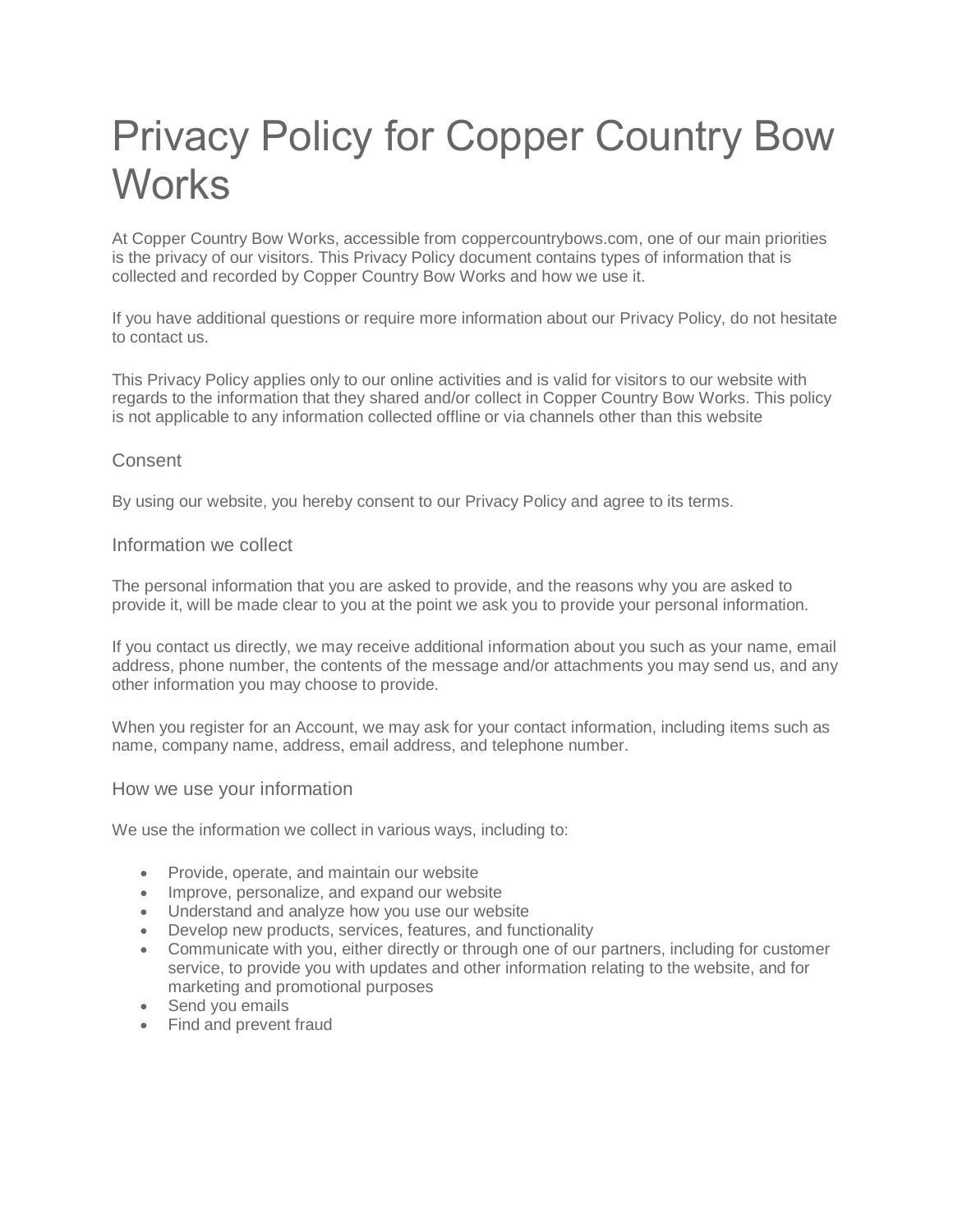# Log Files

Copper Country Bow Works follows a standard procedure of using log files. These files log visitors when they visit websites. All hosting companies do this and a part of hosting services' analytics. The information collected by log files include internet protocol (IP) addresses, browser type, Internet Service Provider (ISP), date and time stamp, referring/exit pages, and possibly the number of clicks. These are not linked to any information that is personally identifiable. The purpose of the information is for analyzing trends, administering the site, tracking users' movement on the website, and gathering demographic information.

## Cookies and Web Beacons

Like any other website, Copper Country Bow Works uses 'cookies'. These cookies are used to store information including visitors' preferences, and the pages on the website that the visitor accessed or visited. The information is used to optimize the users' experience by customizing our web page content based on visitors' browser type and/or other information.

For more general information on cookies, please read ["What Are Cookies" from Cookie Consent.](https://www.privacypolicyonline.com/what-are-cookies/)

# Google DoubleClick DART Cookie

Google is one of a third-party vendor on our site. It also uses cookies, known as DART cookies, to serve ads to our site visitors based upon their visit to www.website.com and other sites on the internet. However, visitors may choose to decline the use of DART cookies by visiting the Google ad and content network Privacy Policy at the following URL – <https://policies.google.com/technologies/ads>

## Our Advertising Partners

Some of advertisers on our site may use cookies and web beacons. Our advertising partners are listed below. Each of our advertising partners has their own Privacy Policy for their policies on user data. For easier access, we hyperlinked to their Privacy Policies below.

• Google

#### <https://policies.google.com/technologies/ads>

#### Advertising Partners Privacy Policies

You may consult this list to find the Privacy Policy for each of the advertising partners of Copper Country Bow Works.

Third-party ad servers or ad networks uses technologies like cookies, JavaScript, or Web Beacons that are used in their respective advertisements and links that appear on Copper Country Bow Works, which are sent directly to users' browser. They automatically receive your IP address when this occurs. These technologies are used to measure the effectiveness of their advertising campaigns and/or to personalize the advertising content that you see on websites that you visit.

Note that Copper Country Bow Works has no access to or control over these cookies that are used by third-party advertisers.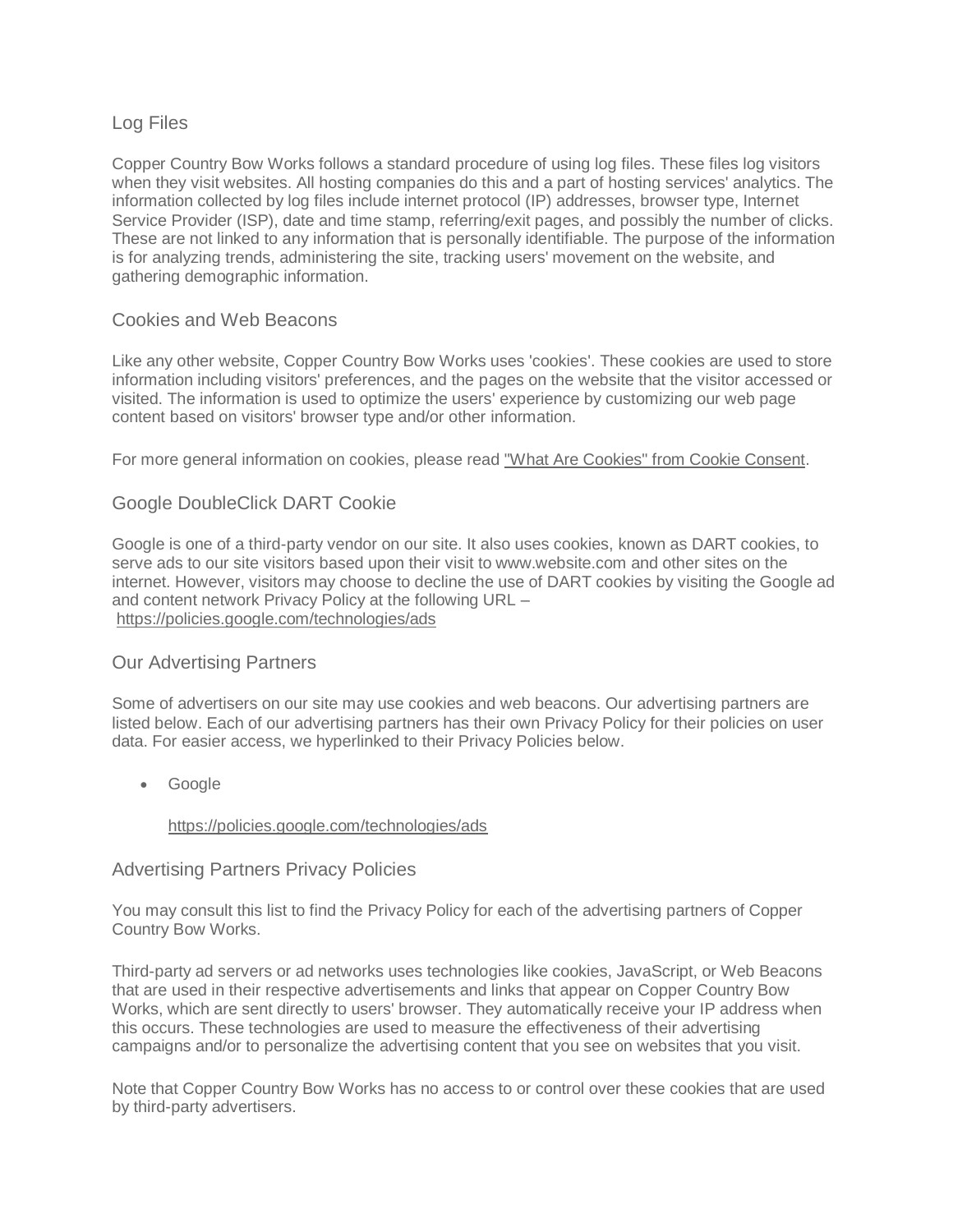## Third Party Privacy Policies

Copper Country Bow Works's Privacy Policy does not apply to other advertisers or websites. Thus, we are advising you to consult the respective Privacy Policies of these third-party ad servers for more detailed information. It may include their practices and instructions about how to opt-out of certain options.

You can choose to disable cookies through your individual browser options. To know more detailed information about cookie management with specific web browsers, it can be found at the browsers' respective websites.

CCPA Privacy Rights (Do Not Sell My Personal Information)

Under the CCPA, among other rights, California consumers have the right to:

Request that a business that collects a consumer's personal data disclose the categories and specific pieces of personal data that a business has collected about consumers.

Request that a business delete any personal data about the consumer that a business has collected.

Request that a business that sells a consumer's personal data, not sell the consumer's personal data.

If you make a request, we have one month to respond to you. If you would like to exercise any of these rights, please contact us.

## GDPR Data Protection Rights

We would like to make sure you are fully aware of all of your data protection rights. Every user is entitled to the following:

The right to access – You have the right to request copies of your personal data. We may charge you a small fee for this service.

The right to rectification – You have the right to request that we correct any information you believe is inaccurate. You also have the right to request that we complete the information you believe is incomplete.

The right to erasure – You have the right to request that we erase your personal data, under certain conditions.

The right to restrict processing – You have the right to request that we restrict the processing of your personal data, under certain conditions.

The right to object to processing – You have the right to object to our processing of your personal data, under certain conditions.

The right to data portability – You have the right to request that we transfer the data that we have collected to another organization, or directly to you, under certain conditions.